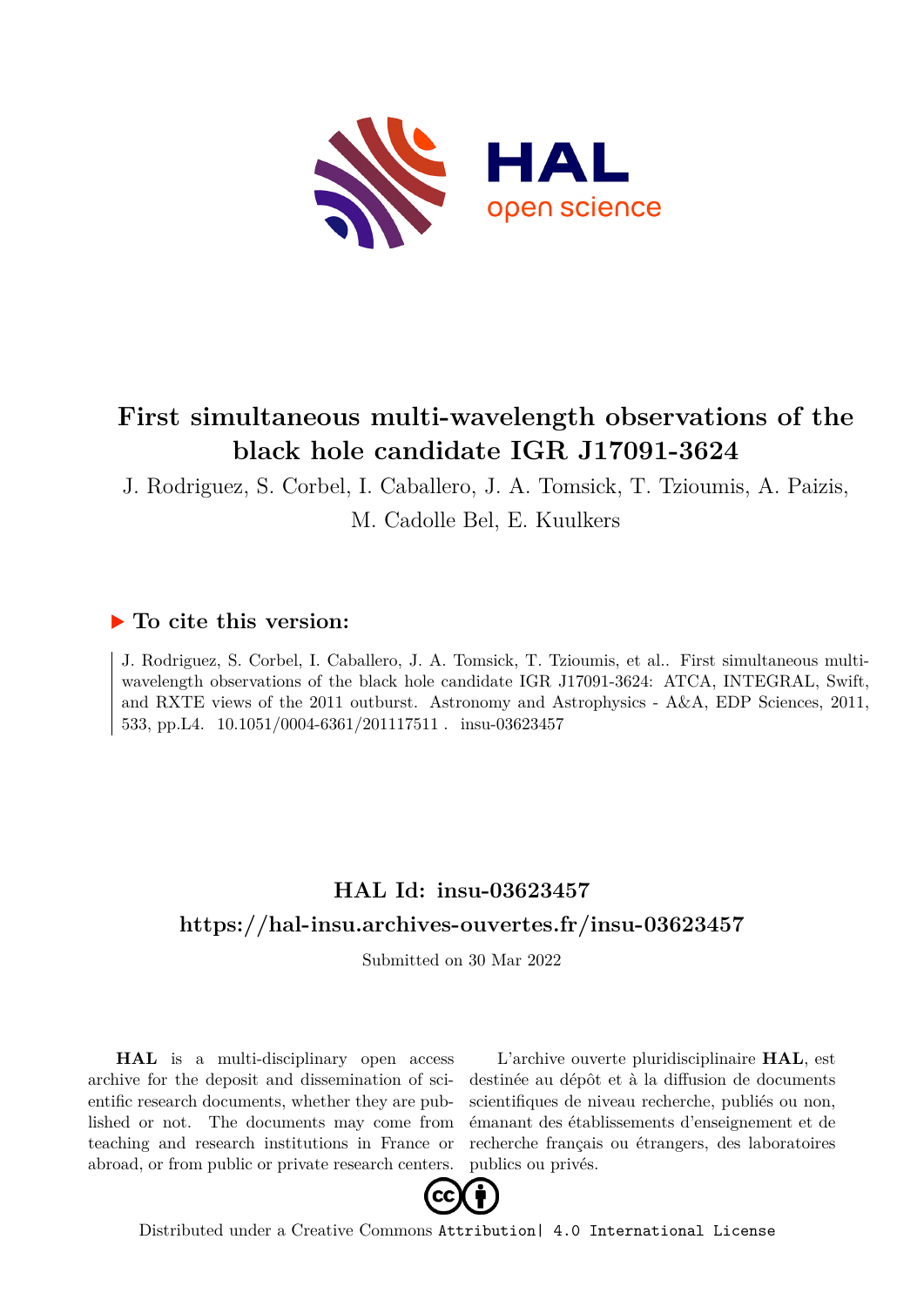A&A 533, L4 (2011) DOI: 10.1051/0004-6361/[201117511](http://dx.doi.org/10.1051/0004-6361/201117511) © ESO 2011



LETTER TO THE EDITOR

## **First simultaneous multi-wavelength observations of the black hole candidate IGR J17091**−**3624**

### **ATCA, INTEGRAL, Swift, and RXTE views of the 2011 outburst**-

J. Rodriguez<sup>1</sup>, S. Corbel<sup>1</sup>, I. Caballero<sup>1</sup>, J. A. Tomsick<sup>2</sup>, T. Tzioumis<sup>3</sup>, A. Paizis<sup>4</sup>, M. Cadolle Bel<sup>5</sup>, and E. Kuulkers<sup>5</sup>

- <sup>1</sup> Laboratoire AIM, CEA/IRFU, CNRS/INSU, Université Paris Diderot, CEA DSM/IRFU/SAp, 91191 Gif-sur-Yvette, France e-mail: jrodriguez@cea.fr
- <sup>2</sup> Space Sciences Laboratory, 7 Gauss Way, University of California, Berkeley, CA 94720-7450, USA
- <sup>3</sup> Australia Telescope National Facility, CSIRO, PO Box 76, Epping NSW 1710, Australia
- <sup>4</sup> Istituto Nazionale di Astrofisica, INAF-IASF, via Bassini 15, 20133 Milano, Italy
- <sup>5</sup> ESAC, ISOC, Villañueva de la Cañada, Madrid, Spain

Received 17 June 2011 / Accepted 31 July 2011

#### **ABSTRACT**

We present the results of the first four (quasi-)simultaneous radio (ATCA), X-ray (Swift, RXTE), and γ-ray (INTEGRAL) observations of the black hole candidate IGR J17091−3624, performed in February and March 2011. The X-ray analysis shows that the source was in the hard state, and then it transited to a soft intermediate state. We study the correlated radio/X-ray behaviour of this source for the first time. The radio counterpart to IGR J17091−3624 was detected during all four observations with the ATCA. In the hard state, the radio spectrum is typical of optically thick synchrotron emission from a self-absorbed compact jet. In the soft intermediate state, the detection of optically thin synchrotron emission is probably due to a discrete ejection event associated with the state transition. The position of IGR J17091−3624 in the radio versus X-ray luminosity diagram (aka fundamental plane) is compatible with that of the other black hole sources for distances greater than 11 kpc. IGR J17091−3624 also appears as a new member of the few sources that show a strong quenching of radio emission after the state transition. Using the estimated luminosity at the spectral transition from the hard state, and for a typical mass of 10 *M*, we estimate a distance to the source between ∼11 and ∼17 kpc, compatible with the radio behaviour of the source.

**Key words.** accretion, accretion disks – X-rays: binaries – radio continuum: stars – stars: individual: IGR J1709-8722;3624

### **1. Introduction**

Most of the ∼40 Galactic black hole binaries (BHB) are transient sources that are detected in X-rays during bright, months-to-year long outbursts. During this period, their luminosity varies by several orders of magnitude. At the same time, the broad band (∼0.1–200 keV) X-ray spectra show pivoting from the canonical hard state (HS) to the canonical soft state (SS), through intermediate flavours of these last two. These states also have clear signatures in the temporal domain (0.1–1000 Hz), with the appearance of different types (dubbed A, B, C) of quasi periodic oscillations (QPO) in the HS, hard intermediate (HIMS), and soft intermediate (SIMS) states (e.g. Remillard & McClintock 2006; Homan et al. 2005; Remillard et al. 2002).

BHBs are also known to produce strong radio emission, either from a powerful compact jet in the HS or from relativistic discrete ejections at the transition from the HIMS to the SIMS (e.g., Fender 2006). In the HS, a strong correlation between the X-ray and radio luminosity has been found by Corbel et al. (2003) who point out a very strong coupling between the compact jets and the inner accretion flow. For Cyg X-1, this jet has been detected above ∼500 keV (Laurent et al. 2011). The  $L_{\text{Radio}} = L_{\text{X}}^{0.6}$  relation between the radio and X-ray luminosities is thought to be universal (aka the "standard" pattern or GX 339−4 like behaviour), although it is based on only eight Galactic sources (among which GX 339−4 and Cyg X-1 show a

IGR J17091−3624 was discovered with the INTErnational Gamma-Ray Astrophysics Laboratory (INTEGRAL) on April 14, 2003 while entering outburst (Kuulkers et al. 2003). Observations with other facilities (e.g. RXTE, Swift) permitted it to be classified as a low-mass X-ray binary, which was probably hosting a black hole (e.g. Lutovinov et al. 2005; Capitanio et al. 2009). The renewal of activity in late January 2011 (Krimm et al. 2011; Krimm & Kennea 2011) prompted several observing campaigns on the source. It was, in particular, found that IGR J17091−3624 has similarities with GRS 1915+105, since it showed types of X-ray variability reminiscent of those

large quenching of the radio emission in the SS; Corbel et al. 2003; Fender et al. 2010). Seven sources have recently been shown to define a new track in the radio versus X-ray luminosity diagram by following the relation  $L_{\text{Radio}} = L_{\text{X}}^{1.4}$  (hereafter the H1743-322 like behaviour; Fender et al. 2010; Coriat et al. 2011). The total number of BHBs simultaneously followed in a multi-wavelength way is, however, still low. It is, thus, not clear which of the two types of behaviour (GX 339−4 or H1743−322 like) is the most common, or what leads to these differences. Multi-wavelength observations of any new active target, over the widest possible range of luminosities are, therefore, important for better understanding the jet behaviour and assessing the links between the accretion and ejection processes. To this end, we conducted Australian Telescope Compact Array (ATCA) and Rossi X-ray Timing Explorer (RXTE) observations as soon as IGR J17091−3624 was seen to enter a new outburst in 2011.

<sup>\*</sup> Table 4 is available in electronic form at <http://www.aanda.org>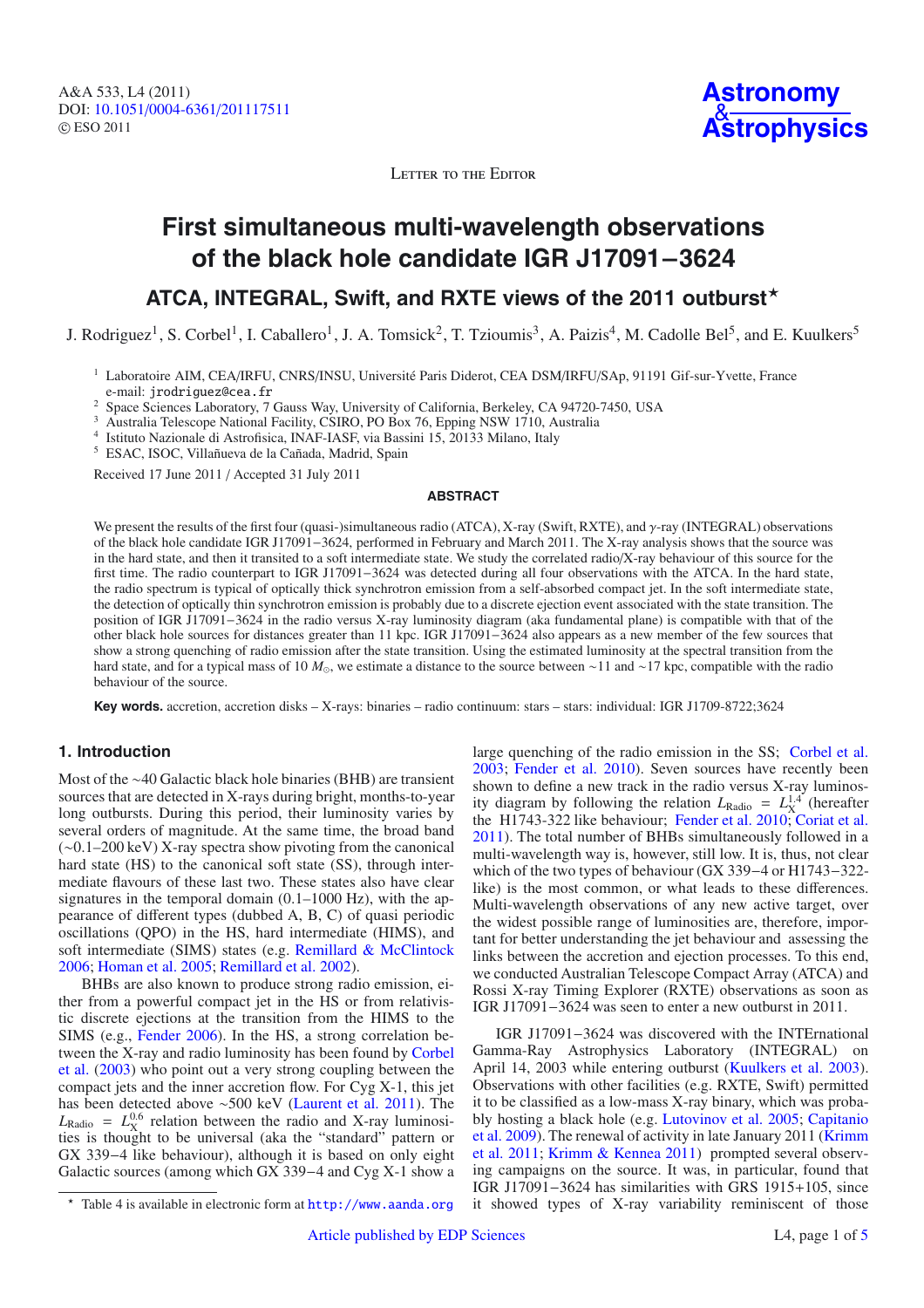

**[Fig. 1.](http://dexter.edpsciences.org/applet.php?DOI=10.1051/0004-6361/201117511&pdf_id=1)** 15–50 keV Swift/BAT lightcurve of IGR J17091−3624. The vertical arrows represent the (mid) times of the pointed observations. The width of the arrow's top is the length of the observation (visible only for INTEGRAL).

of the so-called "ρ-heartbeat" and "β" classes seen in GRS 1915+105 (Altamirano et al. 2011a,b). The specifics of the IGR J17091−3624's X-ray behaviour further justify a (simultaneous) multi-wavelength study, to see, in particular, how it compares to the other ∼17 BHBs with known radio-X-ray behaviour.

Early in the outburst, we reported the presence of radio emission compatible with a compact jet in the HS (Corbel et al. 2011) and a ∼0.1 Hz QPO at the same time (Rodriguez et al. 2011). Here, we present an in-depth analysis of four (quasi) simultaneous radio-X-γ-ray observations. To complement the ATCA and RXTE data, we use INTEGRAL and Swift observations to enhance the spectral coverage.

#### **2. Observations and data reduction**

Figure 1 shows the 15–50 keV daily averaged Swift/BAT light curve of IGR J17091−3624, with the various observations discussed in this paper. The journal of these observations can be found in Table 4. The observations are, hereafter, ordered and labelled according to the instrument used (A stands for ATCA, I for INTEGRAL, S for Swift, and R for RXTE). The ATCA observations were made in two frequency bands (5.5 and 9 GHz) simultaneously, with the upgraded Compact Array Broadband Backend (Wilson et al. 2011). The amplitude and band-pass calibrator was PKS 1934−638, and the antenna's gain and phase calibration, as well as the polarisation leakage, were derived from regular observations of the nearby (∼3.2◦ away) calibrator PMN 1714−336. See, e.g., Corbel et al. (2004) for more details on the standard data reduction.

The RXTE and Swift data were reduced with HEASOFT<sup>1</sup> v6.10, and the INTEGRAL data with OSA v9.0<sup>2</sup>. The X-ray spectral fitting software package XSPEC 12.6.0q was used to fit the energy and power density spectra (PDS) after converting the latter into XSPEC readable files.

The Swift/XRT level 2 cleaned event files were obtained from window timing (WT) mode data with xrtpipeline keeping only the grade 0 events. We then extracted the spectra from a  $40 \times 10$  pixel region centred on the best source position. The background was estimated from a region of the same size at an off-axis position. The ancillary response file (arf) was estimated with xrtmkarf, and the last version (v. 12) of the WT redistribution matrix file (rmf) was used in the spectral fits.

**Table 1.** Radio fluxes of IGR J17091−3624 during the four ATCA observations.

| Obs.           | $F$ 5.5 GHz     | F <sub>9 GHz</sub> | $\alpha$         |
|----------------|-----------------|--------------------|------------------|
|                | (mJy)           | (mJy)              |                  |
| $\Delta$ 1     | $1.40 \pm 0.05$ | $1.24 \pm 0.06$    | $-0.25 \pm 0.12$ |
| A <sub>2</sub> | $1.53 \pm 0.10$ | $1.57 \pm 0.10$    | $+0.05 \pm 0.19$ |
| A <sup>3</sup> | $2.41 \pm 0.10$ | $1.13 \pm 0.10$    | $-1.54 \pm 0.20$ |
| A4             | $0.17 \pm 0.05$ | < 0.08             |                  |

**Notes.** Errors are at the  $1\sigma$  level.

The INTEGRAL/IBIS/ISGRI source spectra were obtained in a standard way (e.g. Rodriguez et al. 2008a). We used the latest version of the rmf and arf files available from the INTEGRAL instrument calibration tree provided with OSA 9.0. In two observations, the source is also within the field of view (fov) of the JEM-X monitors, and we extracted 16 channels spectra from JEM-X unit 2.

The Z source GX 349+2 is at ~41' from IGR J17091–3624. The RXTE/PCA data are thus contaminated by the emission from this bright source at a level that is very difficult to estimate given the lack of strictly simultaneous data. The RXTE/PCA data were therefore only considered for timing analysis (e.g. Rodriguez et al. 2011). Two to 60 keV PDS were extracted from Good Xenon mode date with POWSPEC v1.0 over the 0.0078125–500 Hz range. The fits of these PDSs were restricted to the frequency range 0.0078125–30 Hz.

#### **3. Results**

#### 3.1. Radio observations

The analysis of the ATCA data shows there is a single radio source within the X-ray error circle, at a location of  $(\alpha, \delta)$  =  $17^{\text{h}}09^{\text{m}}07\overset{\text{6}}{0}1, -36^{\circ}24^{\prime}25\overset{\prime\prime}{0}7$  (J2000, 1 $\sigma$  positional uncertainty of  $0.1$ "). This position is also consistent with the position of the suggested optical/NIR counterpart (Torres et al. 2011). The measured radio fluxes and spectral indices  $\alpha$  (defined by  $F(v) \propto v^{\alpha}$ ) are reported in Table 1.

#### 3.2. X and  $\gamma$ -ray spectral analysis

The Swift and INTEGRAL spectra S1+I1, S2+I2, S3+I3, and S4+I4 were fitted simultaneously, and we retained the energy channels 0.7–7.5 keV for XRT, 20–300 keV for ISGRI, and, in S1+I1 and I1 , the 4–20 keV channels for JEM-X2. The bestfit models consist of an absorbed<sup>3</sup> power law with a high energy cut-off (tbabs\*cutoffpl in XSPEC, hereafter CPL) for spectra S1+I1, I1 , and S2+I2. A disc component is required in S3+I3 and S4+I4, while the cut-off is not needed any more (tbabs\*(diskbb+powerlaw), hereafter DPL). A normalisation constant was also included and frozen to 1 for the XRT spectra and left free to vary for the other instruments, except for the I1' fits, where it is frozen to 1 for ISGRI. The best-fit parameters we obtained are reported in Table 2, and the " $v$ - $F_v$ " spectra of S1+I1 and S3+I3 are represented in Fig. 2.

In XRBs, a cut-off power-law spectrum is usually interpreted as the signature of inverse Comptonisation of soft seed photons by a thermalised (i.e., with velocities following a Maxwellian distribution) population of electrons. A thermal Comptonisation model (comptt Titarchuk 1994) provided a good fit to S1+I1, I1 , and S2+I2 (ThC in Table 2). We assumed

<sup>1</sup> <http://heasarc.gsfc.nasa.gov/docs/software/lheasoft/>

<sup>2</sup> <http://www.isdc.unige.ch/integral/analysis#Software>

<sup>&</sup>lt;sup>3</sup> Abundances fixed to those from Wilms et al. (2000).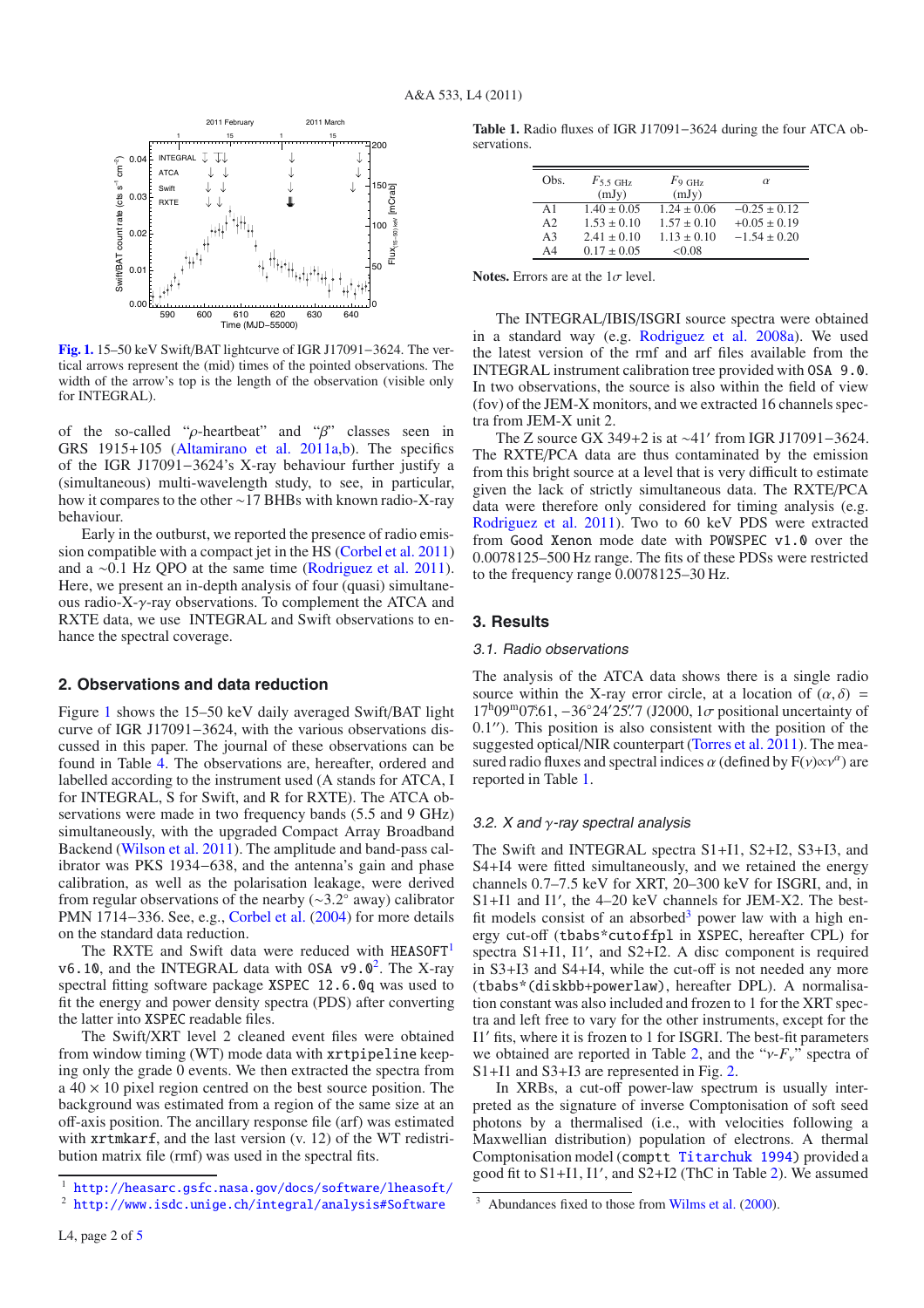**Table 2.** Results of the spectral fits to the joint Swift/XRT and INTEGRAL/ISGRI (and JEM-X in I1 and I1 ) spectra.

| Spectra         | Model      | $N_{\rm H}$                          | $kT_{bb}/kT_{\text{ini}}$ | $\Gamma/\tau$       | $E_{\rm cut}/kT_e$                       | $\chi^2_{\nu}$ | Unabs. Flux $^{\star}$ |           |                |
|-----------------|------------|--------------------------------------|---------------------------|---------------------|------------------------------------------|----------------|------------------------|-----------|----------------|
|                 |            | $(\times 10^{22}$ cm <sup>-2</sup> ) | (keV)                     |                     | (keV)                                    | (d.o.f.)       | $0.5 - 10 \text{ keV}$ | $3-9$ keV | $20 - 200$ keV |
| $S1+I1$         | <b>CPL</b> | $1.08 \pm 0.08$                      |                           | $1.40 \pm 0.07$     |                                          | 0.90(89)       | 8.4                    | 4.5       | 20.0           |
|                 | ThC        | $1.14^{+0.06}_{-0.05}$               | $0.2$ (frozen)            | $0.8 \pm 0.3$       | $\frac{100^{+17}_{-13}}{85^{+43}_{-22}}$ | 1.00(89)       | 8.5                    | 4.3       | 17.2           |
| 11'             | <b>CPL</b> | 1.1 frozen                           |                           | $1.49 \pm 0.09$     | $91^{+17}_{-13}$<br>$74^{+22}_{-10}$     | 1.0(34)        | NA                     | 6.5       | 22.4           |
|                 | ThC        | 1.1 frozen                           | $0.2$ (frozen)            | $0.8 \pm 0.2$       |                                          | 1.0(34)        | NA                     | 7.2       | 22.3           |
| $S2+I2$         | <b>CPL</b> | $1.15 \pm 0.06$                      |                           | $1.54 \pm 0.05$     | $107^{+61}_{-32}$<br>$27^{+74}_{-7}$     | 1.1(137)       | 12.1                   | 6.0       | 20.8           |
|                 | ThC        | $1.13 \pm 0.05$                      | $0.2$ (frozen)            | $2.1_{-1.5}^{+0.5}$ |                                          | 1.2(137)       | 11.7                   | 6.0       | 25.9           |
| $S3+I3$         | <b>DPL</b> | $1.5 \pm 0.1$                        | $1.2 \pm 0.2$             | $2.3 \pm 0.3$       |                                          | 1.3(128)       | 38.2                   | 11.4      | 7.3            |
| $S4+I4^{\circ}$ | <b>DPL</b> | $1.16 \pm 0.05$                      | $1.29^{+0.01}_{-0.03}$    | $2.1_{-0.3}^{+0.1}$ |                                          | 1.2(409)       | 31.6                   | 12.4      | 2.1            |

Notes. Errors are at the 90% level. <sup>(\*)</sup> In units of 10<sup>-10</sup> erg cm<sup>-2</sup> s<sup>-1</sup>. Fluxes are normalised to Swift/XRT, except I1' normalised to ISGRI.  $(0)$  Observations made more than a day apart. Norm. constant is high and poorly constrained ( $\geq 2$ ).



**[Fig. 2.](http://dexter.edpsciences.org/applet.php?DOI=10.1051/0004-6361/201117511&pdf_id=2)** Spectra of obs. S1+I1 (XRT/JEM-X 2/ISGRI, grey filled circles) and S3+I3 (XRT/ISGRI, dark triangles). The dashed lines represent the best-fit models.

a disc geometry in XSPEC and fixed the temperature of the seed photons. This model also permits avoiding the divergence of the power-law flux towards low energy since Comptonisation significantly contributes above  $3 \times kT_{\text{inj}}$  and decreases quickly below.

#### 3.3. X-ray timing analysis

None of the RXTE observations shows the " $\rho$ -heartbeat" type of variability. Since GX 349+2 contaminates significantly Obs. R1 and R2 (Sect. 2), we do not discuss the level of continuum variability since we cannot attribute it to IGR J17091−3624 with certainty. The IGR J17091−3624 PDSs, however, show QPOs that are not associated with GX 349+2 (Rodriguez et al. 2011; Shaposhnikov 2011; Pahari et al. 2011). To obtain their "true" amplitudes during Obs. R1 and R2, we have estimated the net count rate of IGR J17091−3624 in the RXTE/PCA by using our spectral results (Table 2) and simulated a PCA spectrum in **XSPEC.** The amplitude of the QPO is then  $A_{\text{net}} = A_{\text{raw}} \times \frac{CR_{\text{PCA}}}{CR_{\text{net}}}$ , where *A*raw is the rms amplitude of the QPO obtained from the fit to the PDS, *CR*net the simulated count rate of IGR J17091−3624, and *CR*<sub>PCA</sub> the observed PCA rate. No correction was applied to R3a,b,c,d since GX 349+2 was out of the PCA fov. The QPO parameters obtained from the analysis are reported in Table 3, and two representative PDSs are plotted in Fig. 3. These QPOs can be classified as type C QPOs, except maybe those found in observations R3 that could be transitory between C and B.

#### **4. Discussion**

In the first two observations, the spectral parameters (Table 2) and presence of type C QPOs are typical of a BH in the HS (e.g. Remillard & McClintock 2006; Homan et al. 2005). During the

**Table 3.** Parameters of the QPOs seen during Obs. R1, R2, and R3.

| <b>PDS</b>       | VOPO<br>(Hz)              | U<br>$(=\nu/FWHM)$ | А<br>$(\%$ rms)      |
|------------------|---------------------------|--------------------|----------------------|
| R1               | $0.081^{+0.005}_{-0.004}$ | $4.3 \pm 2.2$      | $12.3^{+1.8}_{-1.7}$ |
| R <sub>2</sub>   | $0.100^{+0.008}_{-0.005}$ | $4.2 \pm 1.5$      | $10.1_{-1.6}^{+1.2}$ |
| R3a              | $4.57 \pm 0.08$           | $4.2 \pm 1.1$      | $8.8 \pm 1.2$        |
| R3b              | $4.57 \pm 0.08$           | $4.5 \pm 1.3$      | $8.5^{+1.1}_{-1.3}$  |
| R3c              | $4.28 \pm 0.06$           | $2.4 \pm 0.3$      | $12.5^{+0.5}_{-0.7}$ |
| R <sub>3</sub> d | $4.66 \pm 0.05$           | $5.8 \pm 1.5$      | $8.0 \pm 0.6$        |

**Notes.** Errors are given at the 90% confidence level.



**[Fig. 3.](http://dexter.edpsciences.org/applet.php?DOI=10.1051/0004-6361/201117511&pdf_id=3)** PDSs of observations R2 (*top panel*) and R3d (*bottom panel*).

third observation, the source clearly is in a softer state. The transition is associated with a discrete radio ejection (see below) as often seen in BHBs (the clearest example being GRS 1915+105, e.g. Rodriguez et al. 2008a). This, and the presence of QPOs at 4–5 Hz, indicates that IGR J17091−3624 is in a SIMS at that time. No temporal (RXTE) data are available for the fourth observation. The spectra are indicative of either a SIMS or a pure SS.

The value of  $N<sub>H</sub>$  obtained from the spectral fits is slightly higher than the  $2° \times 2°$  weighted averaged absorption in this direction ( $N_H$ =6.0 × 10<sup>21</sup> cm<sup>-2</sup>; Kalberla et al. 2005). This is consistent with a source lying at a rather large distance in the Galaxy.

The HS→SIMS state transition occurred between MJDs 55612 and 55616 (Pahari et al. 2011). Obs. 2 is the observation in the HS that is the closest to the peak of the hard X-ray outburst (Fig. 1) and to the state transition. It has a bolometric flux of  $F_{\text{bol,trans}} \sim 4.1 \times 10^{-9}$  erg cm<sup>-2</sup> s<sup>-1</sup> (ThC model). Most BHBs have *L*<sub>trans,HS→SS</sub>  $\geq 4\%$ *L*<sub>Edd,1-200 keV, when</sub> assuming a power-law spectrum with  $\Gamma = 2$  (Yu & Yan 2009)<sup>4</sup>.

<sup>4</sup> With exception of Cyg X-1 (HMXB) and GRO J1655−40 (discussed as an outlier by Yu & Yan 2009).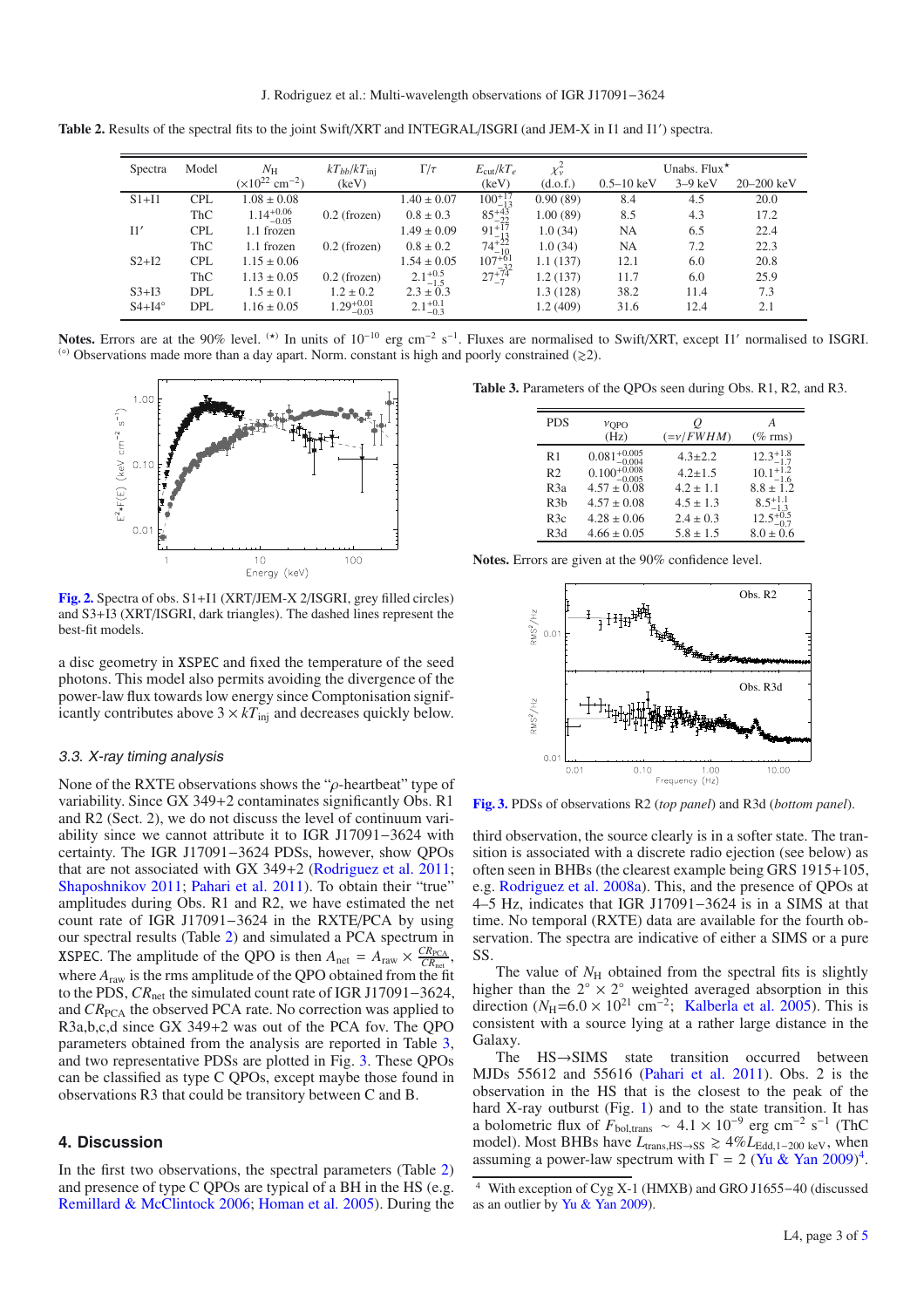

**[Fig. 4.](http://dexter.edpsciences.org/applet.php?DOI=10.1051/0004-6361/201117511&pdf_id=4)** Radio vs. X-ray luminosity for several BHBs.

Although this value slightly underestimates the bolometric luminosity at the transition, we take it as a "hard" lower limit on *L*trans, which therefore allows us to estimate a lower limit on the distance to the source. Using  $F_{bol,trans}$  estimated above, we obtain a distance  $d_{J17091}$  ~ 11 kpc for a BH of ~10  $M_{\odot}$ . With  $L_{trans} = 10\% L_{Edd}$  (Esin et al. 1997) we obtain  $d_{J17091} \sim 17$  kpc<sup>5</sup>. Using a different method (based on the QPO frequency-photon index correlation), Pahari et al. (2011) also favour a large distance with a range of masses between 8–11.4 *M*.

The radio spectra of observations A1 and A2 are consistent with being flat and they indicate of the presence of selfabsorbed compact jets (e.g. Corbel et al. 2004; Fender et al. 2004). Observations A3 and A4 are characteristic of optically thin synchrotron emission and can be attributed to the emission of a discrete ejection associated with the hard to soft transition. The observation of yet another BHB showing discrete ejections at the hard to soft transition probably indicates a link between transitions and (discrete) ejections potentially common to all microquasars. In XTE J1550−564 and GRS 1915+105, Rodriguez et al. (2003, 2008a,b) have suggested that the Comptonised component was the source of the ejected material. Here, the change in spectral shape and drop in the hard X-ray flux (Table 2) is compatible with this interpretation.

In Fig. 4, we plot the levels of radio and X-ray emission for IGR J17091−3624 in comparison with a sample of representative BHBs (data from Corbel et al. 2003, 2008; Coriat et al. 2011; Rushton et al. 2010) assuming the distances estimated above. The two radio points with the lowest X-ray luminosities correspond to the HS, while the other two correspond to the optically thin radio flare. At a distance of 11 kpc, the source behaviour joins the track followed by H1743−322 (Fig. 4). In this case (and at any lower distance), however, the break of the radio vs. X-ray relation occurs at too low luminosities compared to the standard BHBs (Fender et al. 2010). At 17 kpc the position of IGR J17091−3624 is consistent with the radio/X-ray correlation of most BHBs (within the dispersion), although we cannot assign it precisely to a specific track (i.e. the GX 339−4 or the H 1743–322 one, Fig. 4). In any cases, a large distance ( $\gtrsim$  11 kpc) to the source is favoured by the radio-X-ray behaviour.

IGR J17091−3624 has recently been compared to GRS 1915+105 (Altamirano et al. 2011a,b; Pahari et al. 2011). However, even at the favoured distance of 17 kpc, our simultaneous radio-X-ray observations show that IGR J17091−3624 does not reach the bright levels of radio luminosity observed for GRS 1915+105 (Fig. 4), and is more similar to standard BHBs, such as GX 339−4 or H1743−322. This would tend to indicate that the radio properties discussed here are not related to the fast flaring X-ray behaviour common to both GRS 1915+105 and IGR J17091−3624.

*Acknowledgements.* We thank P. Varnière, R. Owen, and P. Curran for useful discussions. JR and SC acknowledge partial funding from the European FP7 grant agreement number ITN 215212 "Black Hole Universe". IC is supported by the CNES through CNRS. J.A.T. acknowledges partial support from NASA via INTEGRAL and Swift Guest Observer grants NNX08AX93G and NNX08AW35G. A.P. acknowledges financial contribution from the agreement ASI-INAF I/009/10/0. The Australia Telescope is funded by the Commonwealth of Australia for operation as a national facility managed by CSIRO. We acknowledge the use of the IGR Sources page ([http://irfu.cea.fr/Sap/](http://irfu.cea.fr/Sap/IGR-Sources/) [IGR-Sources/](http://irfu.cea.fr/Sap/IGR-Sources/)), the use of public Swift and RXTE data obtained through the HEASARC Online Service, provided by NASA/GSFC, and observations made with INTEGRAL, an ESA project with instruments and science data centre funded by ESA member states, Poland and with the participation of Russia and the USA.

#### **References**

- Altamirano, D., Belloni, T., Krimm, H., et al. 2011a, The Astronomer's Telegram, 3299, 1
- Altamirano, D., Linares, M., van der Klis, M., et al. 2011b, The Astronomer's Telegram, 3225, 1
- Capitanio, F., Giroletti, M., Molina, M., et al. 2009, ApJ, 690, 1621
- Corbel, S., Nowak, M. A., Fender, R. P., et al. 2003, A&A, 400, 1007
- Corbel, S., Fender, R. P., Tomsick, J. A., et al. 2004, ApJ, 617, 1272
- Corbel, S., Koerding, E., & Kaaret, P. 2008, MNRAS, 389, 1697
- Corbel, S., Rodriguez, J., Tzioumis, T., et al. 2011, The Astronomer's Telegram, 3167, 1
- Coriat, M., Corbel, S., Prat, L., et al. 2011, MNRAS, 619
- Esin, A. A., McClintock, J. E., & Narayan, R. 1997, ApJ, 489, 865
- Fender, R. 2006, Jets from X-ray binaries (Compact stellar X-ray sources), 381
- Fender, R. P., Belloni, T. M., & Gallo, E. 2004, MNRAS, 355, 1105
- Fender, R. P., Gallo, E., & Russell, D. 2010, MNRAS, 406, 1425
- Homan, J., Buxton, M., Markoff, S., et al. 2005, ApJ, 624, 295
- Kalberla, P. M. W., Burton, W. B., Hartmann, D., et al. 2005, A&A, 440, 775
- Krimm, H. A., & Kennea, J. A. 2011, The Astronomer's Telegram, 3148, 1
- Krimm, H. A., Barthelmy, S. D., Baumgartner, W., et al. 2011, The Astronomer's Telegram, 3144, 1
- Kuulkers, E., Lutovinov, A., Parmar, A., et al. 2003, The Astronomer's Telegram, 149, 1
- Laurent, P., Rodriguez, J., Wilms, J., et al. 2011, Science, 332, 438
- Lutovinov, A., Revnivtsev, M., Molkov, S., & Sunyaev, R. 2005, A&A, 430, 997 Pahari, M., Yadav, J., & Bhattacharyya, S. 2011, submitted
- [arXiv:1105.4694]
- Remillard, R. A. & McClintock, J. E. 2006, ARA&A, 44, 49
- Remillard, R. A., Sobczak, G. J., Muno, M. P., & McClintock, J. E. 2002, ApJ, 564, 962
- Rodriguez, J., Corbel, S., & Tomsick, J. A. 2003, ApJ, 595, 1032
- Rodriguez, J., Hannikainen, D. C., Shaw, S. E., et al. 2008a, ApJ, 675, 1436
- Rodriguez, J., Shaw, S. E., Hannikainen, D. C., et al. 2008b, ApJ, 675, 1449
- Rodriguez, J., Corbel, S., Tomsick, J. A., et al. 2011, The Astronomer's Telegram, 3168, 1
- Rushton, A., Spencer, R., Fender, R., & Pooley, G. 2010, A&A, 524, A29
- Shaposhnikov, N. 2011, The Astronomer's Telegram, 3179, 1
- Titarchuk, L. 1994, ApJ, 434, 570
- Torres, M. A. P., Jonker, P. G., Steeghs, D., et al. 2011, The Astronomer's Telegram, 3150, 1
- Wilms, J., Allen, A., & McCray, R. 2000, ApJ, 542, 914
- Wilson, W. E., Ferris, R. H., Axtens, P., et al. 2011, MNRAS, accepted [arXiv:1105.3532]
- Yu, W., & Yan, Z. 2009, ApJ, 701, 1940

Page 5 is available in the electronic edition of the journal at <http://www.aanda.org>

Fit of non simultaneous Swift/INTEGRAL observations performed on MJDs 55611–55612 leads to  $F_{\text{bol,trans}} \sim 3.5 \times 10^{-9}$  erg cm<sup>-2</sup> s<sup>-1</sup>. This lower value would place IGR J17091−3624 at an even farther distance.